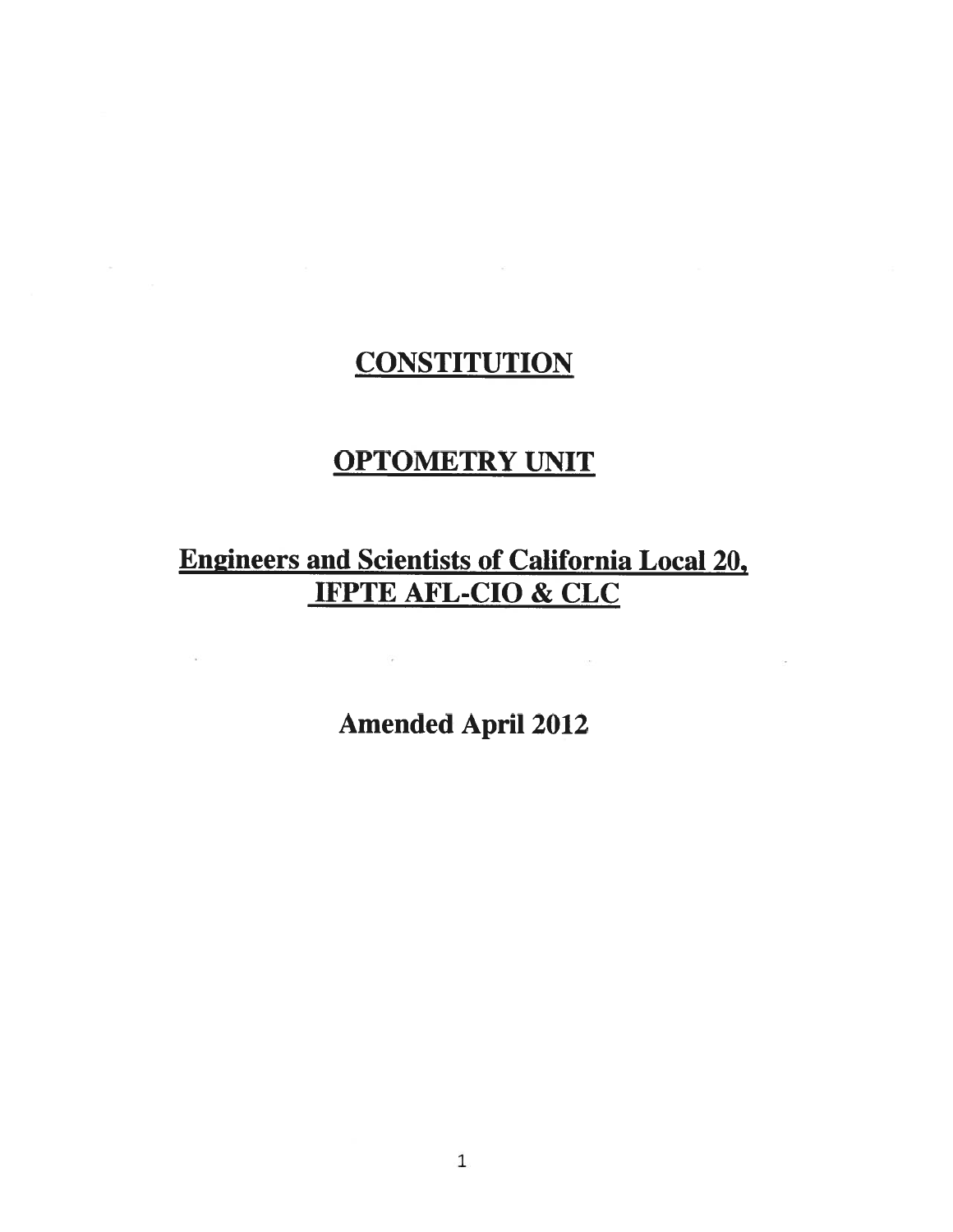### ARTICLE I - NAME

1.01 The name of this organization shall be the "Optometry Professional Unit" of the "Engineers and Scientists of California Local 20, IFPTE AFL-CIO & CLC", and hereinafter referred to in this Constitution as the "Unit" or the "Union".

#### ARTICLE II- OB.JECTIYES

- 2.01 The members of the Unit shall be governed by the Constitution of ESC Local 20, IFPTE and this set of By-Laws in their relationship with the Union.
- 2.02 The objectives of the Unit shall be:
	- (a) To suppor<sup>t</sup> the principle of equa<sup>l</sup> opportunity for all without regar<sup>d</sup> to color, race, sex, marital status, ancestry, national origin, creed, age, handicap or sexual orientation.
	- (b) To represen<sup>t</sup> members of the Unit in collective bargaining by negotiating with the Employer to attain <sup>a</sup> just and equitable recognition of the work performed, together with proper compensation and working conditions.
	- (c) To promote the professional status of the members.
	- (d) To cooperate with the other units within the Union and with other unions to achieve common goals.

#### ARTICLE III -MEMBERSHIP

- 3.01 Membership in the Unit shall be confined to Professional and Scientific employees in the Optometric field who are members of the Union.
- 3.02 A member in good standing shall be one who is not in arrears of dues or assessments. A member whose dues or assessments are not paid within <sup>60</sup> days after they become due shall be deemed in arrears and may be suspended. Such member shall lose the privilege of voting or in any manner participating in the activities of the Union. He or she may be restored to goo<sup>d</sup> standing under regulations which the Unit Executive Board may institute.
- 3.03 Members may be disciplined by the Unit Executive Board for willful violation of the provisions of the Constitution, Bylaws, or lawful regulations of this Unit, or for acting in any manner or engaging in any practice, which will tend to bring discredit on the honor/dignity of the Optometric professionals. Such offense includes the crossing of <sup>a</sup> sanctioned <sup>p</sup>icket line. The Unit Executive Board shall not act upon such disciplinary proceedings until <sup>a</sup> period of thirty (30) days have elapsed after notice of such intended proceedings <sup>g</sup>iving the purported grounds for discipline has been mailed to the last known address of the member by registered mail, during which period the member shall have the right to presen<sup>t</sup> his/her defense to the Unit Executive Board in person or in writing, and to presen<sup>t</sup> evidence or witnesses.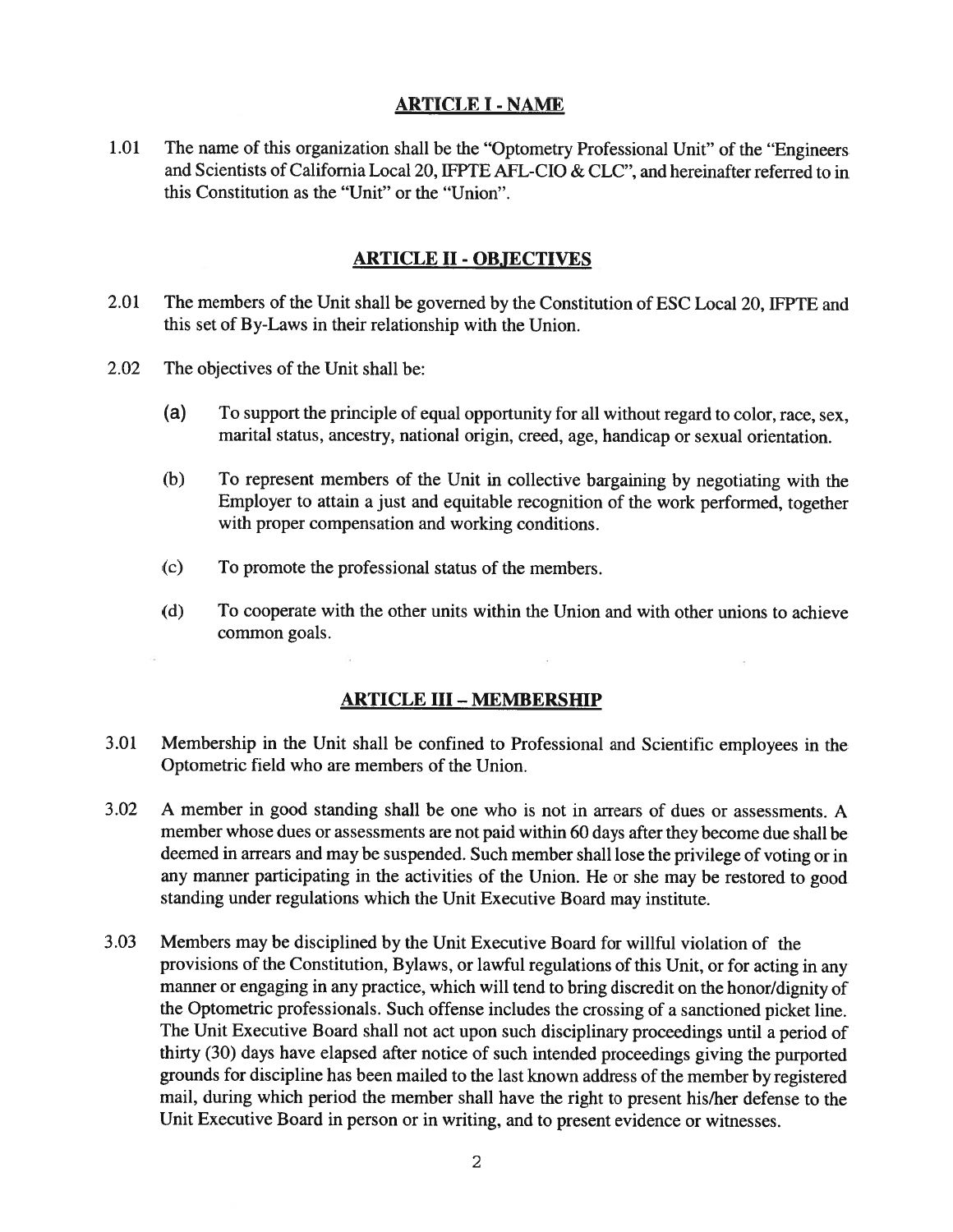3.04 <sup>A</sup> member in goo<sup>d</sup> standing may file charges against another member by submitting such charges in writing to the President. The President shall forthwith notify the accused that charges have been preferred against him/her and shall convene <sup>a</sup> special meeting of the Unit Executive Board to hear the charges and the defense of the accused member in accordance with the provisions of 3.04.

The Unit Executive Board shall hear all relevant testimony and evidence and reach <sup>a</sup> determination as to the guilt or innocence of the accused member. <sup>A</sup> guilty verdict shall require <sup>a</sup> two-thirds vote of the Unit Executive Board.

Should the Unit Executive Board determine that <sup>a</sup> member is guilty of an offense, it may levy <sup>a</sup> fine not to exceed \$150.00 for each separate offense, or it may suspend or expel the offending member.

#### **ARTICLE IV - OFFICERS**

4.01 The officers of this Unit shall be:

President District Representatives (7) ESC Board Representative

| District 1 | Santa Clara                         |
|------------|-------------------------------------|
|            | Santa Theresa                       |
|            | <b>Mountain View</b>                |
|            | Milpitas                            |
|            | Redwood City                        |
|            | Gilroy                              |
| District 2 | San Francisco                       |
|            | South San Francisco                 |
|            | San Rafael                          |
|            | Petaluma                            |
|            | Novato                              |
|            | Santa Rosa                          |
| District 3 | <b>Walnut Creek/Park Shadelands</b> |
|            | Martinez                            |
|            | Antioch (Deer Valley, Delta Fair)   |
|            | Pleasanton                          |
|            | Livermore                           |
|            | Vallejo                             |
|            | Napa                                |
|            | Fairfield                           |
|            | Vacaville                           |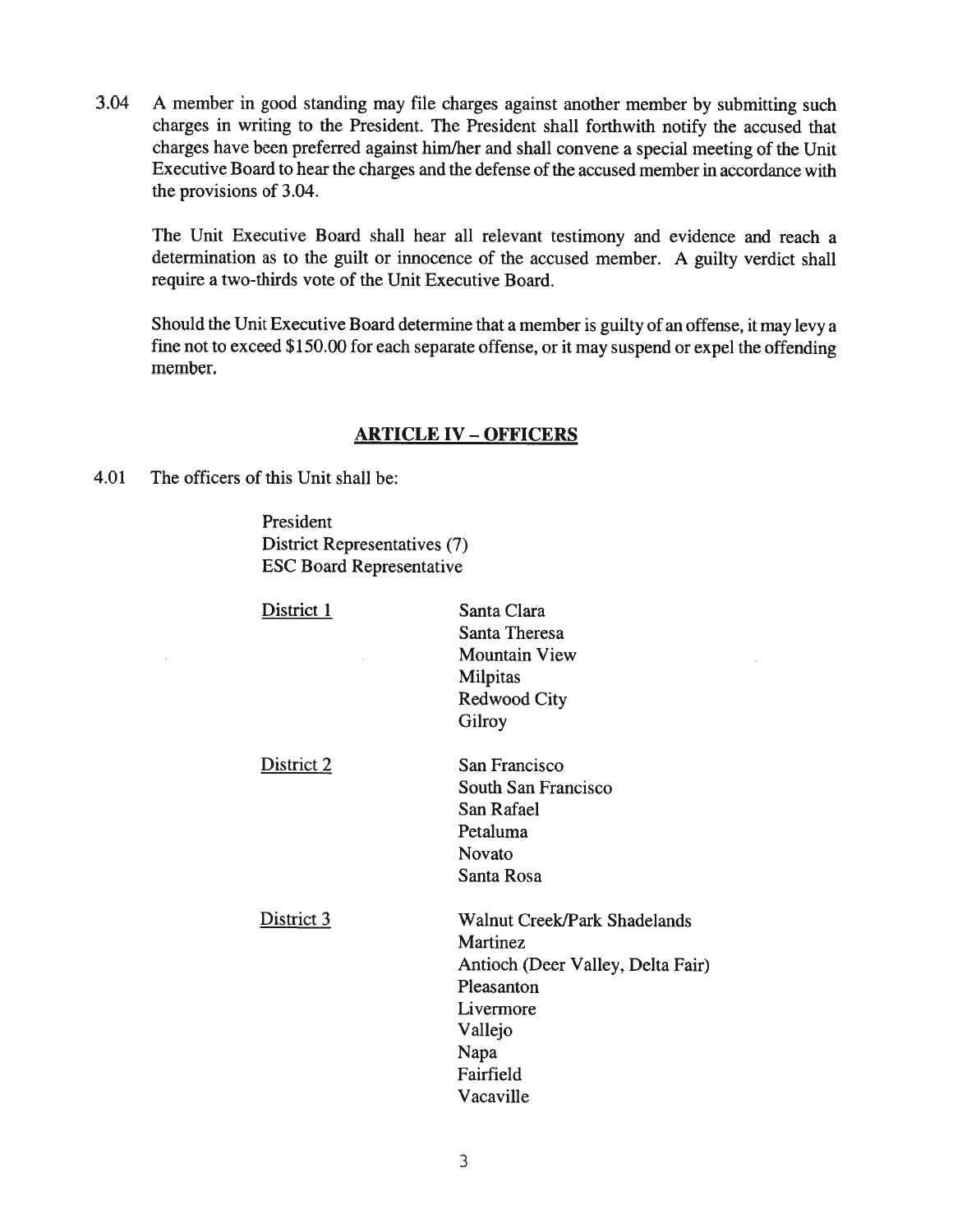| District 4 | Fresno<br>Stockton<br>Modesto<br>Tracy                                                                                    |
|------------|---------------------------------------------------------------------------------------------------------------------------|
| District 5 | South Sacramento<br><b>Elk Grove</b><br>Sacramento<br>Roseville<br>Davis<br><b>Point West</b><br>Folsom<br>Rancho Cordova |
| District 6 | Fremont/Hayward<br>(Greater Southern Alameda Area or "GSAA")<br><b>Union City</b><br>Oakland<br>Richmond                  |
| District 7 | Optometric Assistant (At Large)                                                                                           |

- 4.02 Candidates for office must be members in good standing, and officers shall continue in office oniy so long as they remain in good standing.
- 4.03 The elected officers shall be installed and shall assume their new positions at the next regularly scheduled Unit Executive Board meeting after the election.

Any officer is subject to recall. To initiate such recall procedure <sup>a</sup> written petition stating the charges purporting to justify the recall, signed by at least ten percen<sup>t</sup> 10% of the members in good standing of the Unit or by at least two-thirds of the members of the Unit Executive Board, must be submitted to the Unit Executive Board which shall forthwith order <sup>a</sup> recall election. The officer shall be informed in writing of the charges and shall have the right of rebuttal. Recall election shall be by letter ballot and <sup>a</sup> majority of the valid ballots cast shall be necessary for recall. The ballot shall be accompanied by <sup>a</sup> statement of the charges upon which the recall petition is based and by any rebuttal of these charges, which may be offered. Two—Thirds of the valid ballots cast shall be necessary for recall. The Unit Executive Board may, by motion, suspen<sup>d</sup> the accused from the performance of the duties of his/her office pending the outcome of the vote.

4.04 In the event s/he is responsible for handling funds, the District Representative shall be bonded.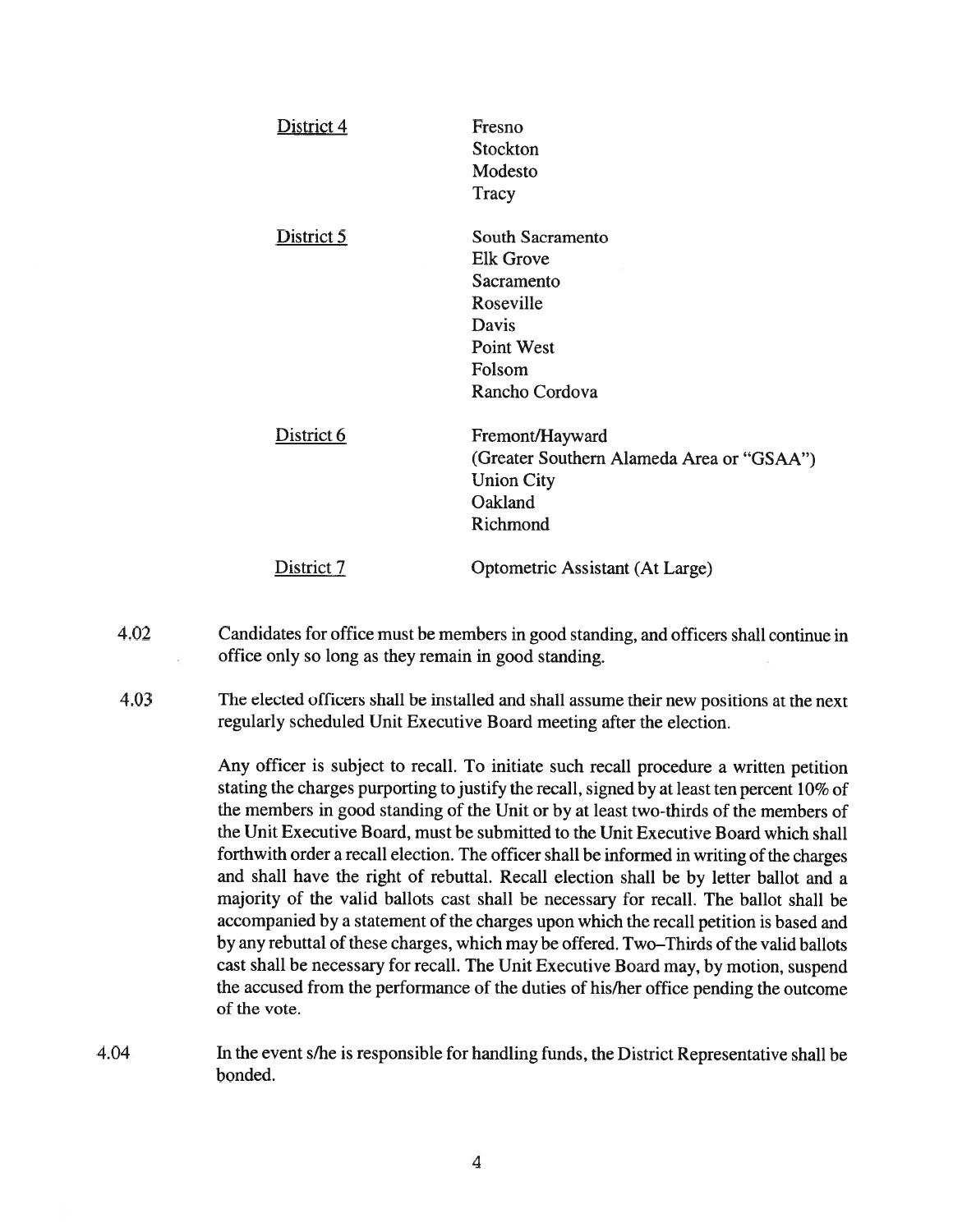## ARTICLE V- DUTIES OF OFFICERS

- 5.01 The President shall preside at all meetings of the Unit Executive Board and the General Membership. He/she may be <sup>a</sup> member of each committee ex-officio, excep<sup>t</sup> the Election Committee.
- 5.02 An appointed District Representative shall perform the duties of the President during his/her absence and perform other duties as assigned by the President.
- 5.03 <sup>A</sup> District Representative shall be designated Secretary-Treasurer to keep minutes of the meetings conducted by the Unit Executive Board and ensure that officers are informed of all meetings.
- 5.04 The designated Secretary-Treasurer shall be responsible for maintaining accurate and adequate financial records, including reviewing expense claims.
- 5.05 The District Representatives shall be responsible for liaison between their District and the Unit Executive Board. He/she shall attend and/or serve as <sup>a</sup> delegate to the Labor Council as assigned by the Executive Board.
- 5.06 The ESC Vice President for the Optometry Unit Board shall attend Optometry Unit Board meetings not as an officer but to act as <sup>a</sup> liaison without voting rights. The ESC Vice President shall be required to attend the Executive Board, General Membership and their respective Unit Executive Board meetings. The ESC Vice President shall submit <sup>a</sup> repor<sup>t</sup> of their Unit at the Executive Board and General Membership meetings.

### ARTICLE VI- EXECUTIVE BOARD

- 6.01 The Executive Board of the Unit (hereinafter Unit Executive Board or UEB) shall consist of the President, an appointed Secretary-Treasurer from the standing District Representatives, and seven (7) District Representatives. Four (4) members shall constitute <sup>a</sup> quorum for the Unit Executive Board. The Unit Executive Board shall meet at least four (4) times per annum.
- 6.02 The duties of the Unit Executive Board shall be:
	- (a) To conduct all business of the Unit as provided in the Constitution.
	- (b) To repor<sup>t</sup> all business transacted to the membership at the next subsequent general meeting of the Unit.
	- (c) To appoint such committees and members of such committees as may be required.
	- (d) To act as liaison between the Unit and the Union.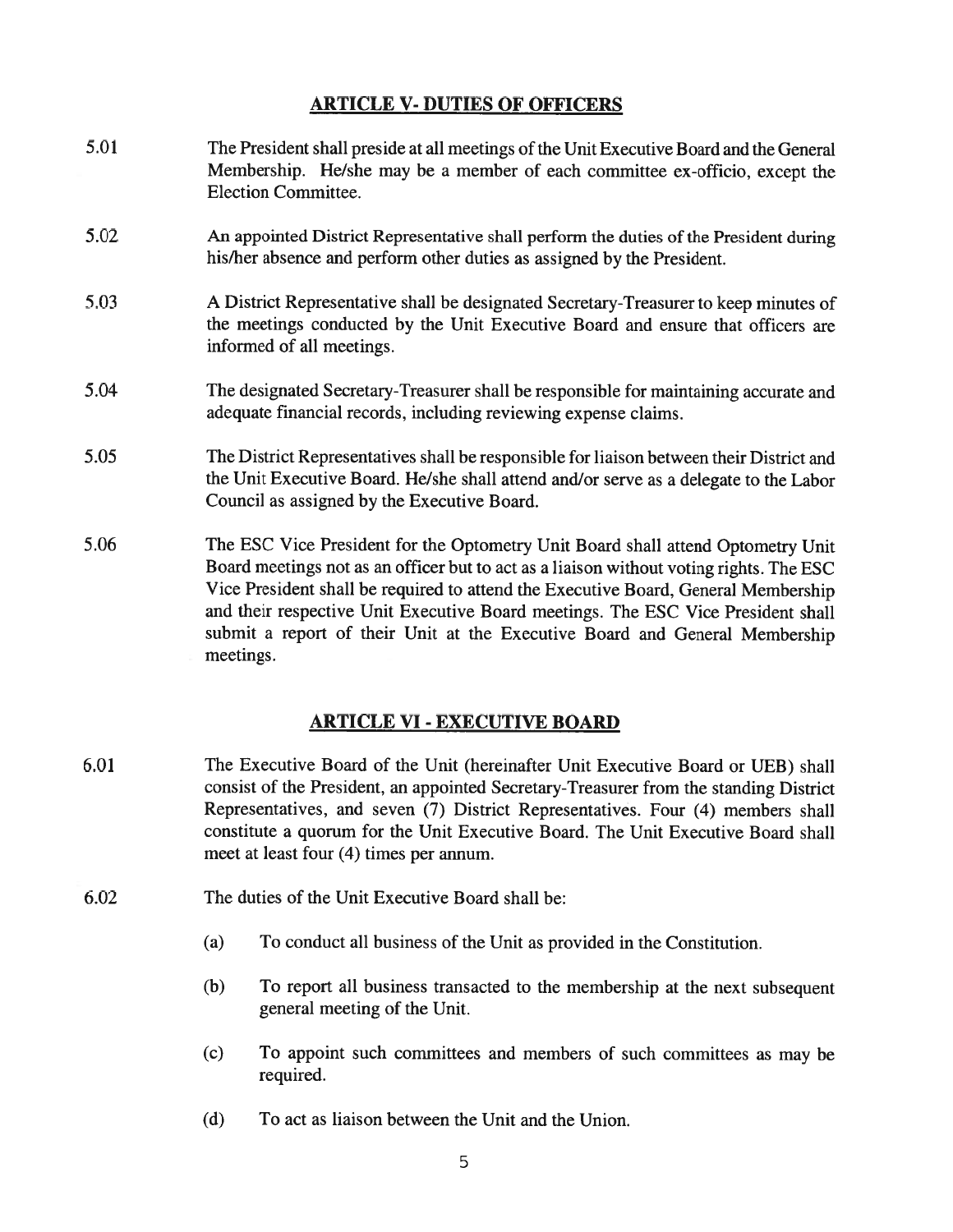- 6.03 Any act of the Unit Executive Board excep<sup>t</sup> those involving admission, suspension, or expulsion of a member or members shall be subject to review by the membership of the Unit, by presentation of <sup>a</sup> petition to the Unit Executive Board, signed by twenty-five percen<sup>t</sup> (25%) of the members, within thirty (30) days after said act has been reported to the Unit. The Unit Executive Board shall, not later than thirty (30) days after presentation of the petition, submit the matter in question to all members by letter ballot to determine whether or not the membership sustains or repeals the action.
- 6.04 If any office of the Unit Executive Board with the exception of an ESC Board Representative is vacated, the Unit Executive Board shall within sixty (60) days conduct an election by mail ballot in accordance with the requirements under this Constitution for Officers and Directors. In the event no nominations are received, the Unit Executive Board shall be empowere<sup>d</sup> to appoint <sup>a</sup> member in goo<sup>d</sup> standing to serve the remaining term.

## ARTICLE VII- NOMINATIONS AND ELECTION OF OFFICERS

7.01 The term of office for each officer shall be two years. Election for the offices of President and District Representatives 2, 4 and 6, shall be held in the even numbered years. Election for the offices of District Representatives 1, 3, 5 and <sup>7</sup> shall be held in the odd numbered years (except that District <sup>7</sup> Representative shall first be elected in 2012). 7.02 The President shall not hold office longer than three (3) consecutive terms. 7.03 Nominations shall be submitted by letter signed by not less than ten (10) members in good standing of the Unit. Such letter shall be filed with the Secretary-Treasurer on/or before September  $30<sup>th</sup>$ . 7.04 Election shall be by mail ballot. 7.05 Ballots shall be sent to all members in good standing of the Unit not later than October  $15<sup>th</sup>$ . To be valid, ballots must be received on/or before 5:00 p.m. on October 31<sup>st</sup>. 7.06 Ballots shall be opene<sup>d</sup> and counted by the Election Committee following the close of the balloting, under the supervision of <sup>a</sup> neutral arbitrator. 7.07 A plurality of the votes cast shall be required for election. Write-in votes shall not be permitted. 7.08 In case of <sup>a</sup> tie, <sup>a</sup> run off election shall be held.

# ARTICLE VIII- LETTER BALLOTS

8.01 Each ballot shall state the closing date of the poll, which shall not be less than thirty (30) days after the date the ballots are mailed. Unless otherwise provided in this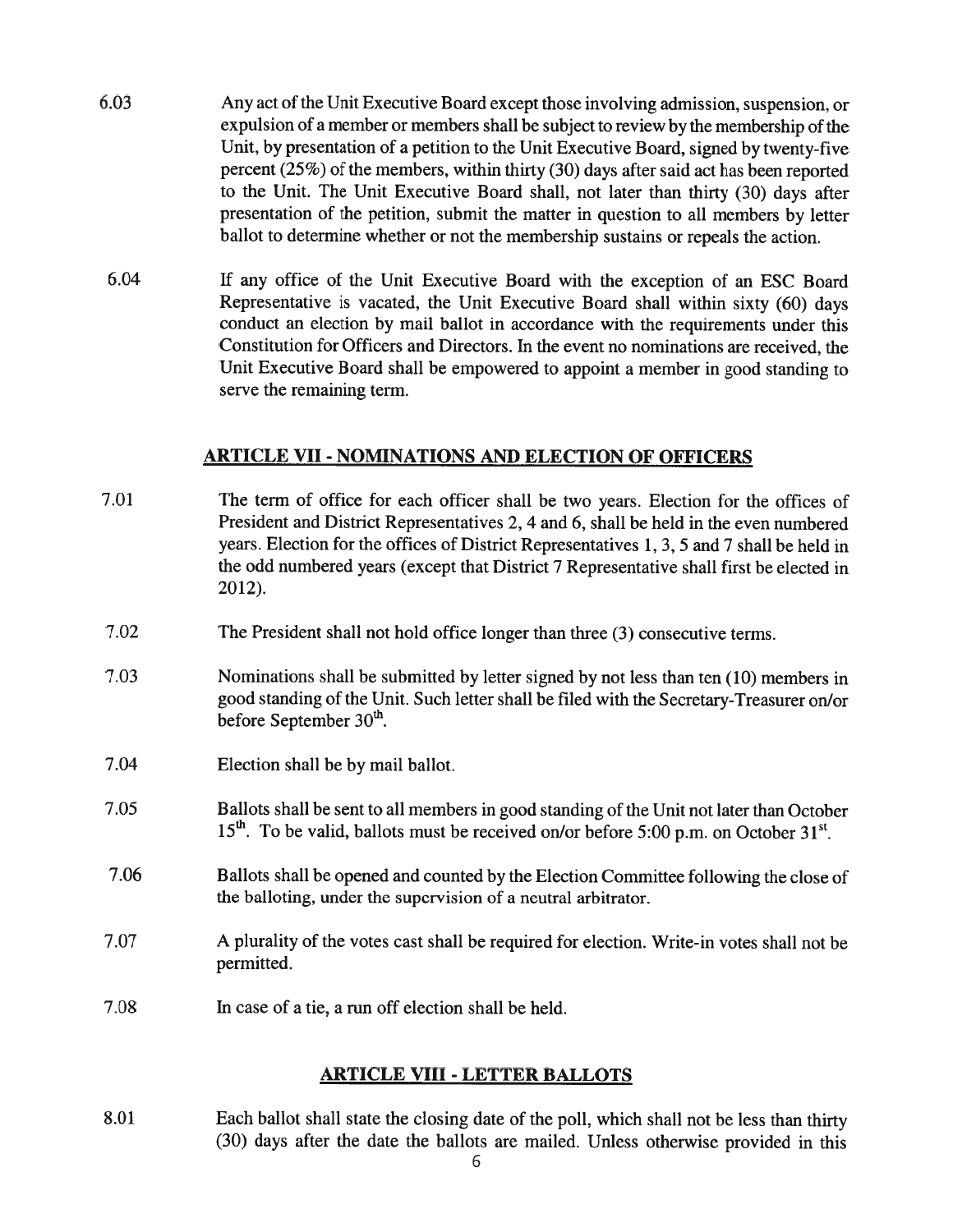constitution, each issue on the ballot shall be determined by <sup>a</sup> majority of the valid votes cast. The Election Committee shall count the ballots and certify the results to the Executive Board of the Unit, which shall incorporate said certification in the minutes of its next meeting, whereupon the result of the ballot shall become effective. Letter ballots shall be so administered as to ensure the validity of the votes cast and the secrecy of the ballot. If electronic means of ballots and votes cast is used, the Executive Board of ESC Local 20, IFPTE, will determine use and execution rules.

### ARTICLE IX - FACILITY REPRESENTATIVES

9.01 Facility Stewards:

The members in each facility shall select at least one Facility Steward. The Steward will assist the District Representatives and Business Agent in keeping the members in the facility aware of the activities of the Union by, but not limited to, maintaining Union bulletin boards, attend to members grievances, inform members of their rights and responsibilities under the contract and encourage new members to participate in their Union and Unit affairs.

#### ARTICLE X - MEETINGS

- 10.01 Annual Meeting: The Annual General Membership meeting shall be held in conjunction with the Annual Meeting of the entire membership of the Union. Notice of the date, time and <sup>p</sup>lace of the annual meeting shall be provided not less than ten (10) days before the date thereof.
- 10.02 Special Meetings: Special Meetings of the Unit membership may be called at the discretion of the Executive Board but must be called by the Board within thirty (30) days of the receipt of said Board of <sup>a</sup> petition for such meeting signed by not less than twenty (20%) of the members in good standing. <sup>A</sup> quorum for the transaction of business at the meeting shall be ten percen<sup>t</sup> (10%) of the members in goo<sup>d</sup> standing.
- 10.03 Unit Executive Board, Annual and Special meetings are open to the genera<sup>l</sup> membership.

#### ARTICLE XI- DUES AND FINANCES

- 11.01 The amount of dues and the use and distribution of funds shall be in accordance with the Constitution and By-Laws of ESC Local 20, IFPTE.
- 11.02 Dues shall be payable to the Union in advance on the first day of each semi-annual period beginning March first and September first of each year; excep<sup>t</sup> that they may be paid by monthly payroll deductions authorized by the member under an agreemen<sup>t</sup> with the employer.